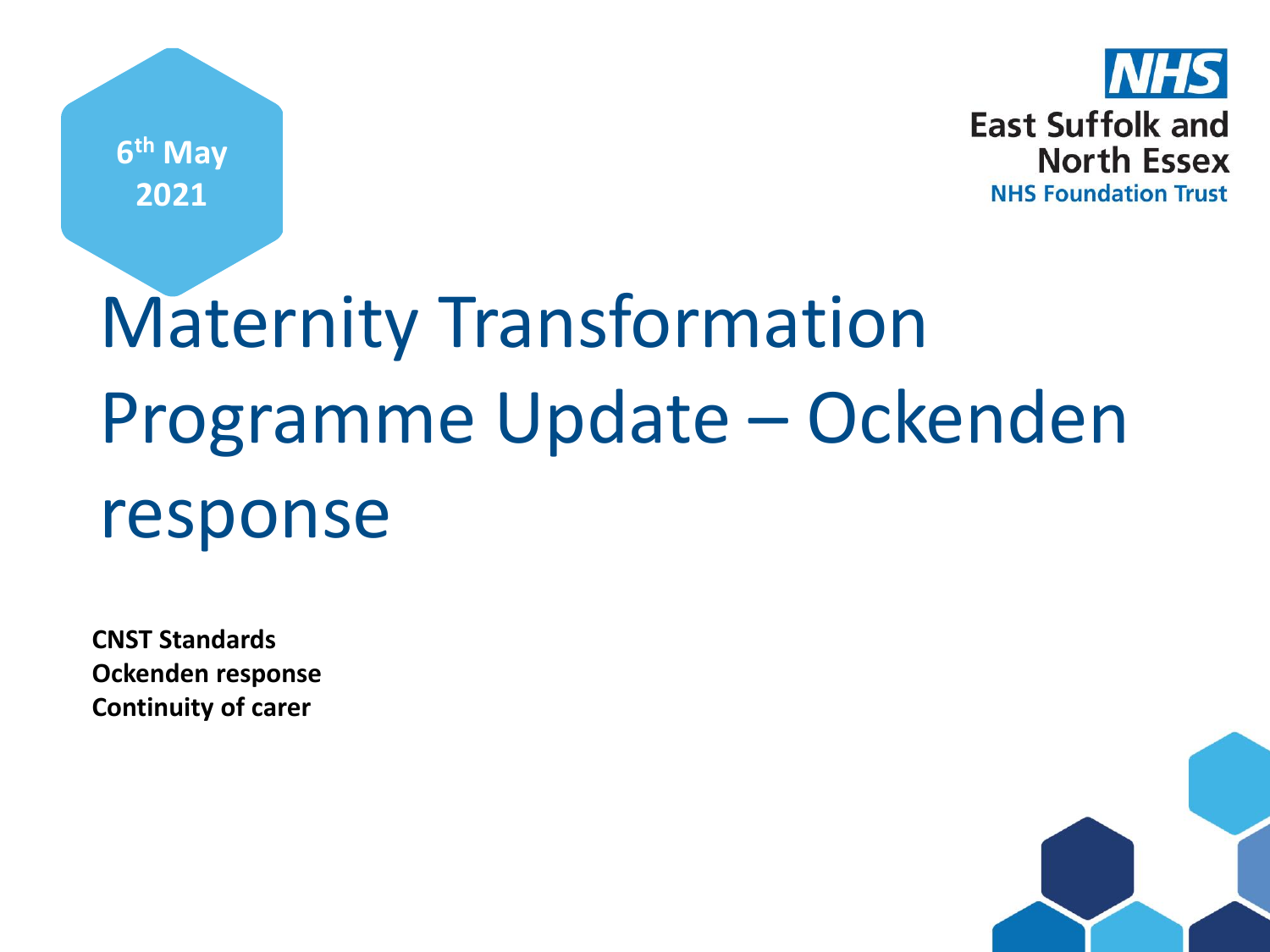## Ockenden progress

- The national portal for submission of evidence is due to open at the end of April, and is expected to remain open for circa four weeks
- National guidance on the minimum evidential requirements is expected from NHSE/I but has not yet been issued
- The regional NHSE/I maternity quality team will continue to support with reviewing our proposed submissions
- Funding has become available nationally for the workforce elements of the Ockenden requirements bids are being coordinated via LMNS and will be submitted at the beginning of May

| <b>Key activities</b>                                                                                                                                                                                                                                                                                                                                                                                                                                                                                                                                                                                                                                                                                                             | <b>Update</b>                                                                                                                                                                                                                                                                                                                                                                                                               | <b>Status</b>      |
|-----------------------------------------------------------------------------------------------------------------------------------------------------------------------------------------------------------------------------------------------------------------------------------------------------------------------------------------------------------------------------------------------------------------------------------------------------------------------------------------------------------------------------------------------------------------------------------------------------------------------------------------------------------------------------------------------------------------------------------|-----------------------------------------------------------------------------------------------------------------------------------------------------------------------------------------------------------------------------------------------------------------------------------------------------------------------------------------------------------------------------------------------------------------------------|--------------------|
| - Implement tracking and review process for changes implemented as a result of serious incidents<br>Ensure LMNSB and Trust Board qualitative oversight of serious incidents - the former to<br>facilitate shared learning across the region<br>Mapping and review of PMRT process required, to consider: cross-site reviews; strengthening<br>message of parental involvement; potential for external participation<br>- Implement reciprocal arrangements for reciprocal external expert clinical review of intrapartum<br>fetal death, maternal death, neonatal brain injury and neonatal death not qualifying for HSIB<br>investigation<br>Implement Perinatal Clinical Quality Surveillance Model, under guidance of the LMNS | All activities initiated and progressing.<br>Reciprocal external review arrangements are being explored<br>with MSEFT                                                                                                                                                                                                                                                                                                       | On track           |
| -Implement tracking and review process for process changes and service improvements<br>implemented as a result of feedback/complaints<br>Embed collaboration between MVP, NED for maternity, safety champions, to support<br>coproduction<br>Strengthen communications with parents around PMRT reviews<br>Reinstate regular internal comms re feedback received                                                                                                                                                                                                                                                                                                                                                                  | Maternity and Neonatal safety champion meetings<br>implemented - further work needed to support the<br>collaboration required.                                                                                                                                                                                                                                                                                              | On track           |
| Implement 7-day a week, twice daily obstetrician ward rounds at Ipswich<br>Implement LMNS validation and assurance of MDT training schedule<br>As part of full clinical and nursing review of staffing levels, include capacity for MDT training<br>requirements                                                                                                                                                                                                                                                                                                                                                                                                                                                                  | Additional resource to cover the weekend and bank holiday<br>gap in twice daily obstetrician ward rounds at Ipswich has been<br>secured for a six month period pending completion of the full<br>clinical and nursing workforce staffing review.<br>The staffing review has been commenced.                                                                                                                                 | On track           |
| Monitor appropriate recording of named consultant for all women with complex pregnancies<br>Review cross-divisional working to support joint clinics with consultant obstetricians and<br>physicians<br>ESNEFT involvement in development of tertiary maternal medicine centres<br>Agreement and criteria in place for referral to, or case discussion with, the maternal medicine<br>centre<br>Confirm and demonstrate that complex pregnancies have early specialist involvement and<br>management plans agreed with the woman and team<br>As part of the full clinical and nursing staffing review, include demand and capacity modelling for<br>maternal medicine clinics                                                     | Funding for additional joint maternal medicine clinics has been<br>secured for a six month period, pending completion of the full<br>clinical and nursing staffing review which is underway.<br>For Colchester site, demonstration of early specialist obstetric<br>involvement and agreed management plans requires discussion<br>with the consultant body as part of the required review of<br>Medway maternity workflow. | Ongoing<br>actions |